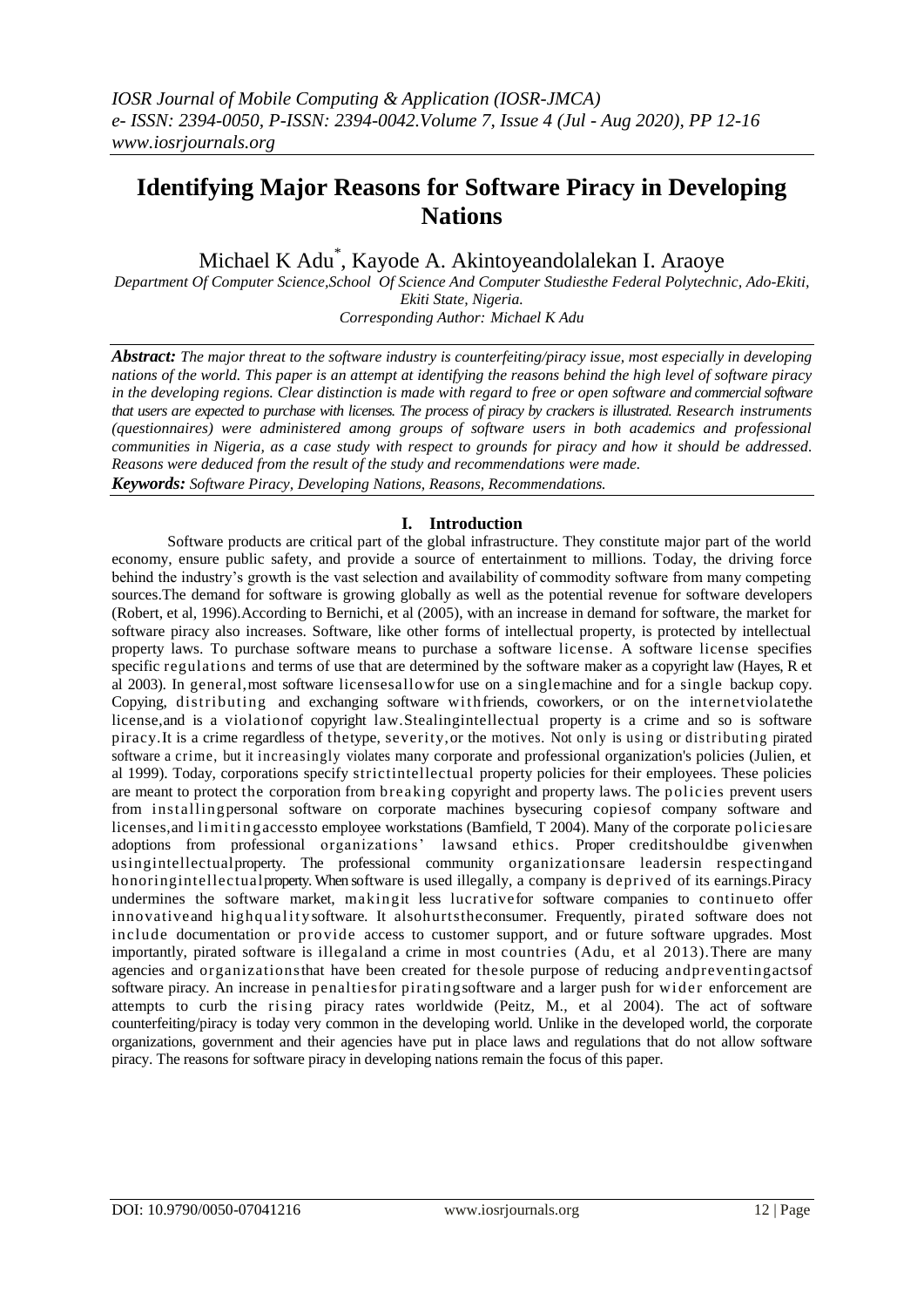## **II. Classification of Software**

According to Simon, F. (2002), there are two basic types of software, although these do have their own sub-divisions;

#### **2.1 Commercial Software**

They are purchased with a license for one or more computers. This generally is coupled with some form of support and regular updates to patch errors. Sometimes a new version of the software is offered at a reduced rate as "update". This type of software is generally relatively expensive and is often designed to cover specific industrial purposes (Andrés, A. R. 2006). The big exception is the various sets of "office" software, which are designed for use in the commercial environment, but can equally be used for various tasks at home. The most common application in this category is, of course, text editing. Most of the other classic "office" applications, such as calculations and databases are only of limited use in the domestic environment, although they will be used in some cases, particularly now that more computer-literate generation is growing.

#### **2.2 Free or "Open Source" Software**

This is designed for general distribution and has no particular limitations as to use, except that it may not be changed in any way. Naturally, such-software has its limitations, but may serve very adequately for many purposes (Andrés, A. R., et al, 2011).

#### **III. Process of Carrying out Software Piracy**

Software piracy has become a much greater concern over the years. Today, virtually everyone can get access to such equipment and distribute CD based copies of software application to whomever they please. Mass distribution of pirated software products does not only deprives software manufacturers of their deserved earnings but also allows other software pirates to pirate unlicensed copies of that application and propound the damage exponentially (Barker, et al, 1989). As such, piracy has often resulted in inflated software prices and irresponsible damage of software companies. Although various protection schemes have been proposed, software piracy still causes major losses to software vendors, since virtually all of these protection schemes can easily be cracked by a malicious users.

Most of these software protection schemes enable access control mechanisms in the program code, and a user has to pass these authentication processes before using the software. The process may require serial number of the corresponding user, password from the manual, or checking the source where the software locates (CD, for example) unfortunately, these authentication processes have been cracked by many crackers as shown in Figure 1.



**Figure 1. Process of Software Piracy**

The difficulty of cracking such protection schemes depends on how complex this part of the code is written. For example, some software vendors put checksum values for the authentication process in the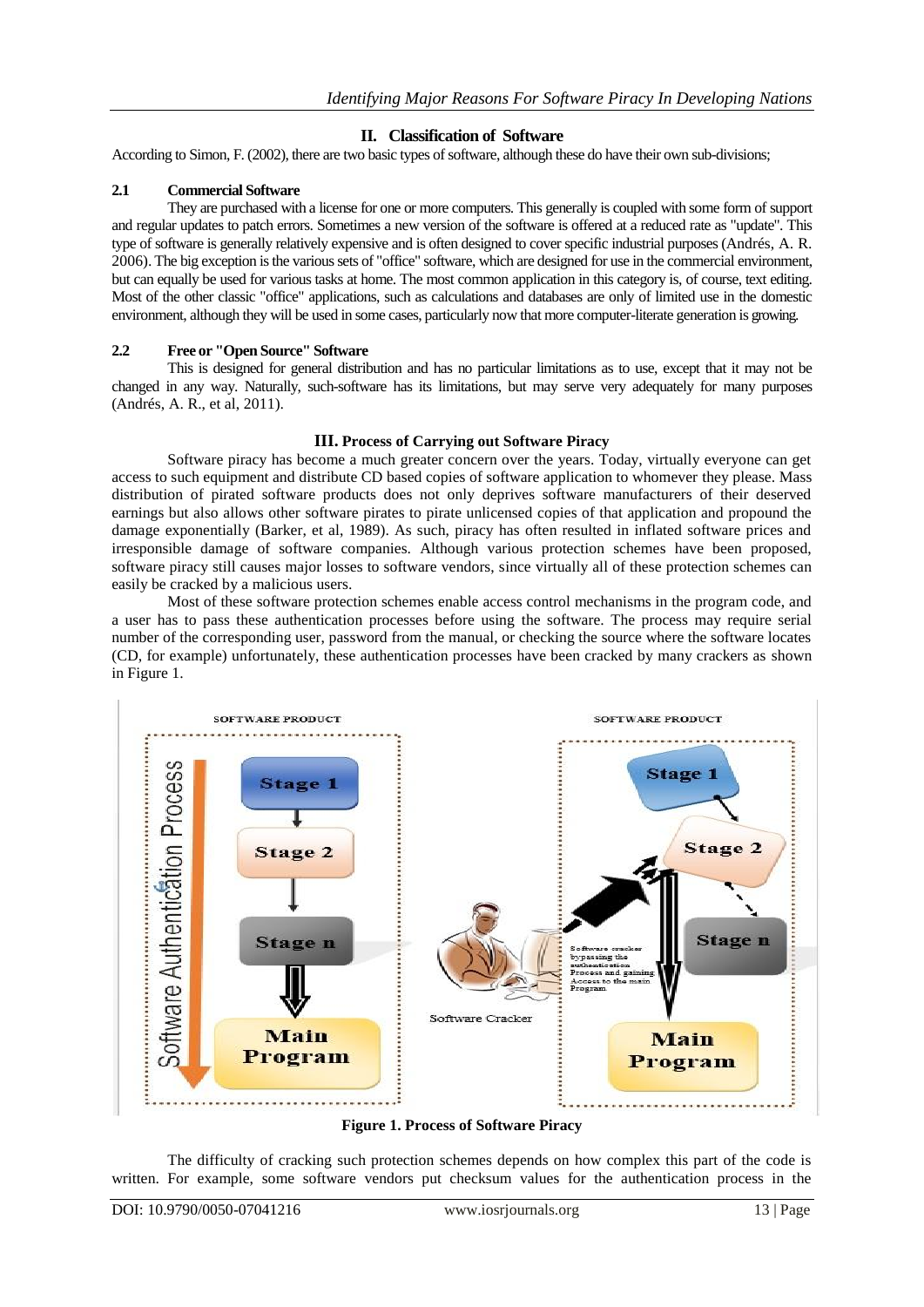software. If someone tries to modify the code to bypass the authentication process, an error may be found and the execution will be terminated.

This only increases the time to crack the software, from day-to-day experiences, it cannot prevent unauthorized use. The new style of software usage on the internet causes more serious software piracy problem, and similarly common software protection schemes that relies on the authentication process within the software itself cannot effectively prevent the software from being cracked by a smart cracker.

#### **IV. The Study and Research Method**

Most of the academic piracy research works to date have not really addressed this issue with regard to the developing nations of the world. This paper is an attempt to further create enlightenment on software piracy with respect to causes and how it should be addressed.

Research instruments (questionnaire) were administered among identified groups of software users, mostly in academics to identifying reasons for the prevalence of software piracy in developing nations, Nigeria as a case study. The questionnaires were distributed to a sample of adults in their final year classes at the Federal Polytechnic, Ado-Ekiti, Ekiti State, Nigeria, and workers in Financial Institutions, Engineers, programmers and those engaged in the telecommunications industry. No incentives were given for completing the questionnaire, and all respondents were promised anonymity. These categories of individuals were chosen because they belong to the expected group of professionals with the ability, opportunity and knowledge to use computer technology. All of the respondents indicated some training with computers during their education, and 60% stated that they worked with computer systems on a daily basis.

#### **V. Results**

One Hundred and Twenty Two (122) questionnaires were distributed and One Hundred and Three (103) were returned. Seventeen (17) respondents who indicated that they did not use computers were considered unusable. Usable respondents were 86. 67 respondents representing 77.9% were male. 26 respondents representing 30.2%ranged in age from 25-35 years old, 42 respondents representing 48.8% ranged in age from 35-45 years old, and the remaining 18 (20.9%) were above 45 years of age at the time of the survey. The respondents were highly educated with Bachelor and Master Degrees. 7 of them are holders of Doctor of Philosophy (PhD) degree. They were very conversant with computer systems and applications. They either have it at home or use them in their various offices.

82% of the respondents understood clearly the issue of software piracy and have had course to discuss or learn about the fact that software piracy is a crime. They also agreed that they did copy/duplicate software products illegally.

The sources of their pirated software according to the respondents are; 78% claimed to obtain software products from their friends,15% have pirated software already installed on their computer by the sellers in what is described as hard disk loading and the remaining 7% did not agree that their software products are pirated since they got them from professionals in the industry.

#### **5.1 Identified Reasons for Software Piracy in Developing Nations**

When asked for the main reason behind their usage of pirated software, price was the number one issue raised. 56% of the respondents listed the cost of software as the main reason for committing piracy. A further 28% responded that they simply saw no reason for paying more when the software was available at cheaper price or even for free. 68% stated that they were satisfied with their decision to pirate software more so as this can be done in comfort of their homes using Compact Disk (CD) writers, while the remaining 32% admitted to some dissatisfaction or guilt associated with their choice.Understanding the significance and impact of software piracy is very important in addressing issues relating to software piracy. Lack of intellectual property laws, different social stands on property rights, and a lack of education are identified as motivating factors for pirating software products.

The followings have been identified as major reasons for software piracy in developing nations.

#### **5.1.1 The unaffordable cost of software products**

Software cost is the most significant reason for high rate of software piracy in developing nations identified in this work. However, it would not be totally surprising to find that cost is more of a problem as a result of the poor economy resulting in an annual per capital GDP of US\$500 on the average, compared to developing nations like United State of America of per capital GDP greater than US\$33,600 (Business Software Alliance (BSA), 2002).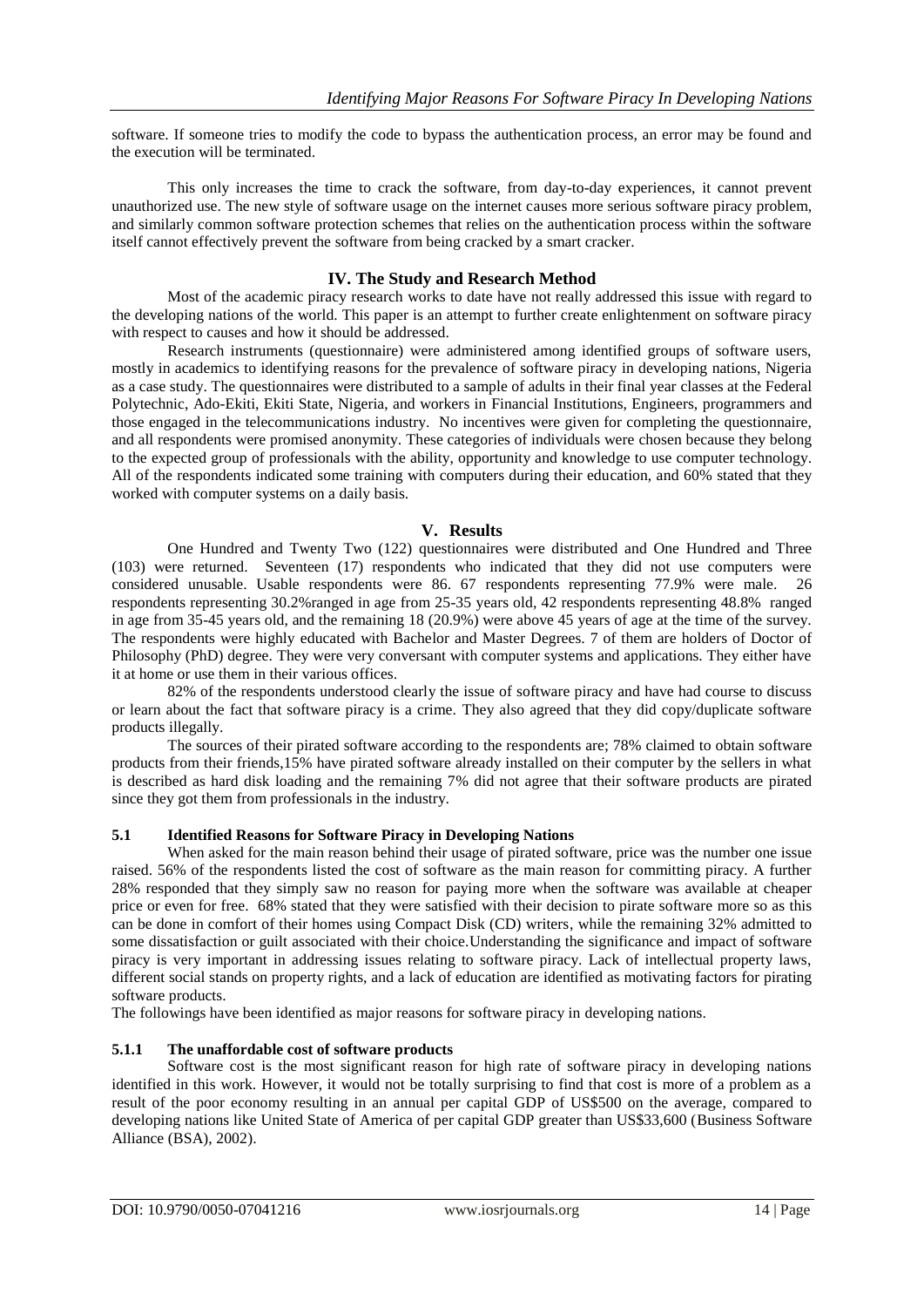## **5.1.2 Software Format**

Due to software unique digital format, it is an easy medium to pirate and easily disseminated using low cost digital media and the internet.Only in the past few years, with the wide availabilityof largediskcopyingmachines, the internet,and largeprofit gainsdue to the increasingdemand for piratedsoftware,has larger, more professional groups began mass copying and distributingsoftware.

#### **5.1.3 Connectivity Software and High Speed network Connections**

Recent connectivity software and the growing availability of high speed network connections provide the means for easy access and proliferation of illegal software in the developing nations.

#### **5.1.4 Enforcement Difficulties**

Currently, the monetary benefits, access to counterfeit material, and enforcement difficulties make software piracy a growing epidemic in the developing world.

#### **5.1.5 Growth in Software Applications**

The large growth in software applicationmakes developingsoftware a bigbusinesswithpotentially large profits. Software enables users and businessto do more withtheirsystems, and theneed for software is growing. But many times, software is not free, and depending on the type of software, it can cost large amounts of money. Wherever there is potential for large profits and there exists a high demand, illegal methods for satisfying the demand at a lower cost also exist (Greenberg, J 1998).

#### **5.1.6 Lack of Education**

Lack of education is also a major factorfuelingthe software piracy industry (Peitz, M et al, 2006). The six identified reasons can be clearly seen as products of identified factors in a model developed by Peace, et al (2003).



**Figure 2. Model of Software Piracy Behavior (Source: Peace, et. al. 2003)**

From the work of Peace et al (2003) it can be deduced again that economic factor contributes a lot to the desire to pirate software especially among the young ones in developing nations.

#### **Recommendations**

In order to effectively curb the menace of software piracy in developing nations, the following must be admitted as necessary recipe for success.

a. First, it is recommended that reducing the price tag on software in developing nations like Nigeria with lower per capital income would be a major tool to reducing software piracy. In several research works including Gopal and Sanders (2000) and Moores and Dhillon (2000), they are of the opinion that there should be price variation for software products across regions of the world.